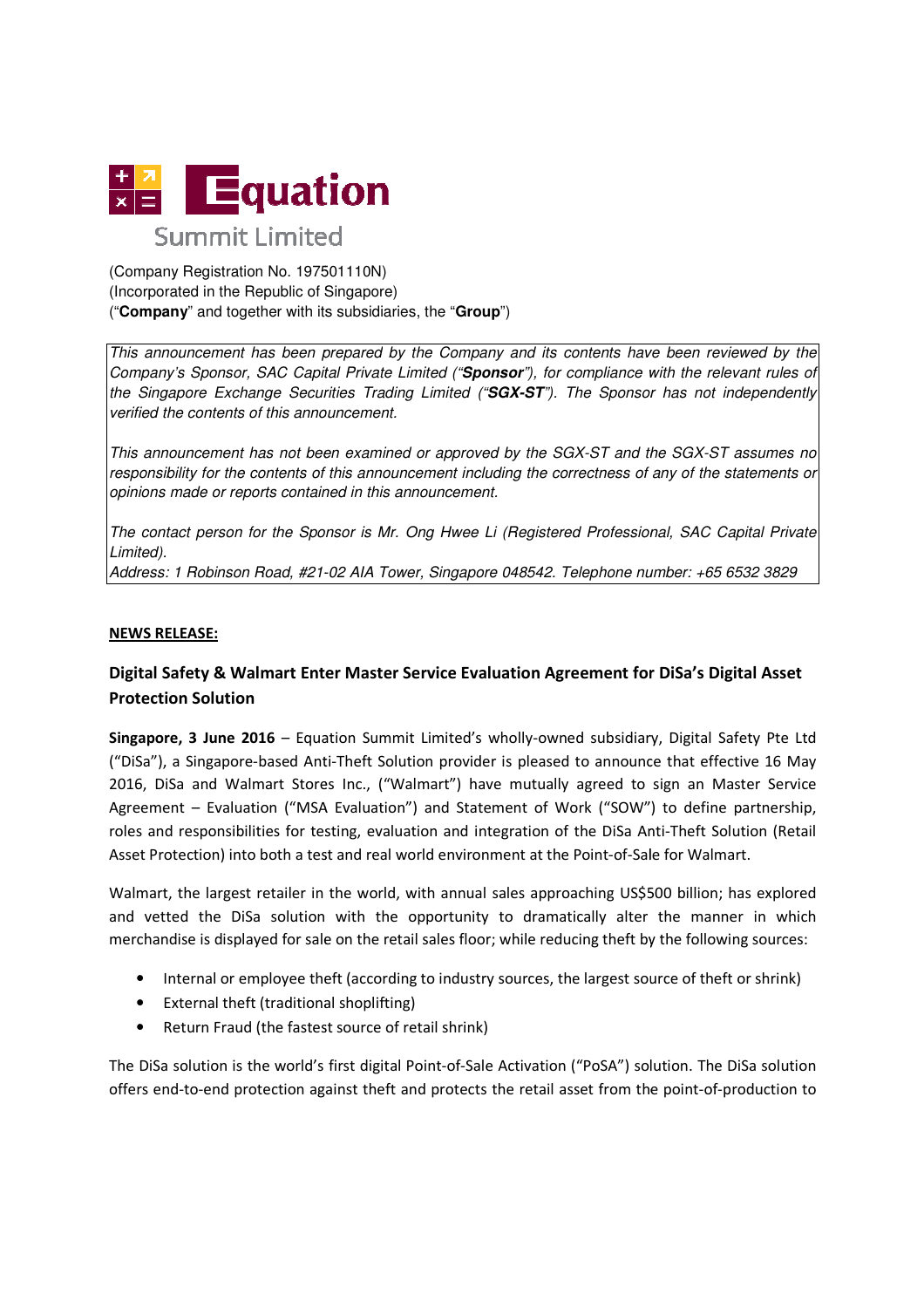the point-of-sale. The DiSa solution is a low-cost solution that increases efficiencies both in the supply chain and in the retail store.

With DiSa, retailers will be able to stock product on the sales floor without fear of theft (no more product hiding in the backroom where it cannot be sold). Retailers will be able to merchandise more quickly; as they will not have to apply current AP (asset protection) standards such as 'keeper boxes', 'spider wraps' or other inefficient standards. These current standards cost Walmart both: 1) employee productivity and 2) heavy internal cost as these standards must be purchased, and repurchased. DiSa is designed to simplify the omni-channel retailer while 'selling more, and losing less'.

As mentioned, DiSa is designed for omni-channel retailing managing a wide-variety of transaction types including: 1) traditional brick transactions, 2) E-commerce transactions where DiSa will protect the purchase to the customers door (no more mail theft or theft from a delivery vehicle) 3) BOPIS (buy online pick-up in-store) and same day pick-up in-store and more.

As Walmart and DiSa complete this evaluation stage and integration of the Walmart POS connectivity to the DiSa cloud-based datacenter, this will quickly lead to a Proof-of-Concept ("POC") test with live consumers, live DiSa-enabled products in a real-world retail environment. A POC is a necessary step to be sure all involved: DiSa, Walmart and selected brand can be scaled to work at the scale of global retail.

Eddie Chng, CEO of Equation Summit Limited states, "This MSA for evaluation is the result of our longstanding and mutually-beneficial relationship with Walmart. This agreement will open the doors on the next generation of Retail Asset Protection, allowing Walmart to methodically test the capabilities of the DiSa solution, report results of the POC and open the door to a successful launch, not only with Walmart but additional US retailers in the coming calendar year. DiSa has worked with our strong partner, Walmart to refine the solution, to scale the solution and together build a solution that can result in more sales and less shrink for Walmart".

## About Walmart Stores Inc.:

The Walmart U.S. segment is a mass merchandiser of consumer products, operating under the Walmart or Wal-Mart brands, as well as walmart.com. The Walmart U.S. segment operates 4,516 retail stores in the U.S., including in all 50 states, Washington D.C. and Puerto Rico, with supercenters in 49 states, Washington D.C. and Puerto Rico, discount stores in 42 states and Puerto Rico and Neighborhood Markets and other small store formats in 31 states and Puerto Rico. Its supercenters range in size from 69,000 square feet to 260,000 square feet, with an average size of approximately 178,000 square feet. Its discount stores range in size from 30,000 square feet to 219,000 square feet, with an average size of approximately 105,000 square feet. Its neighborhood Markets and other small formats range in size from 1,000 square feet to 66,000 square feet, with an average size of approximately 37,000 square feet. Access to an assortment of merchandise, including products not found in its physical stores, and services are available to its customers through its e-commerce Websites and mobile commerce applications. Digital retail is integrated with its physical stores through services like Walmart Pickup and Pickup Today.